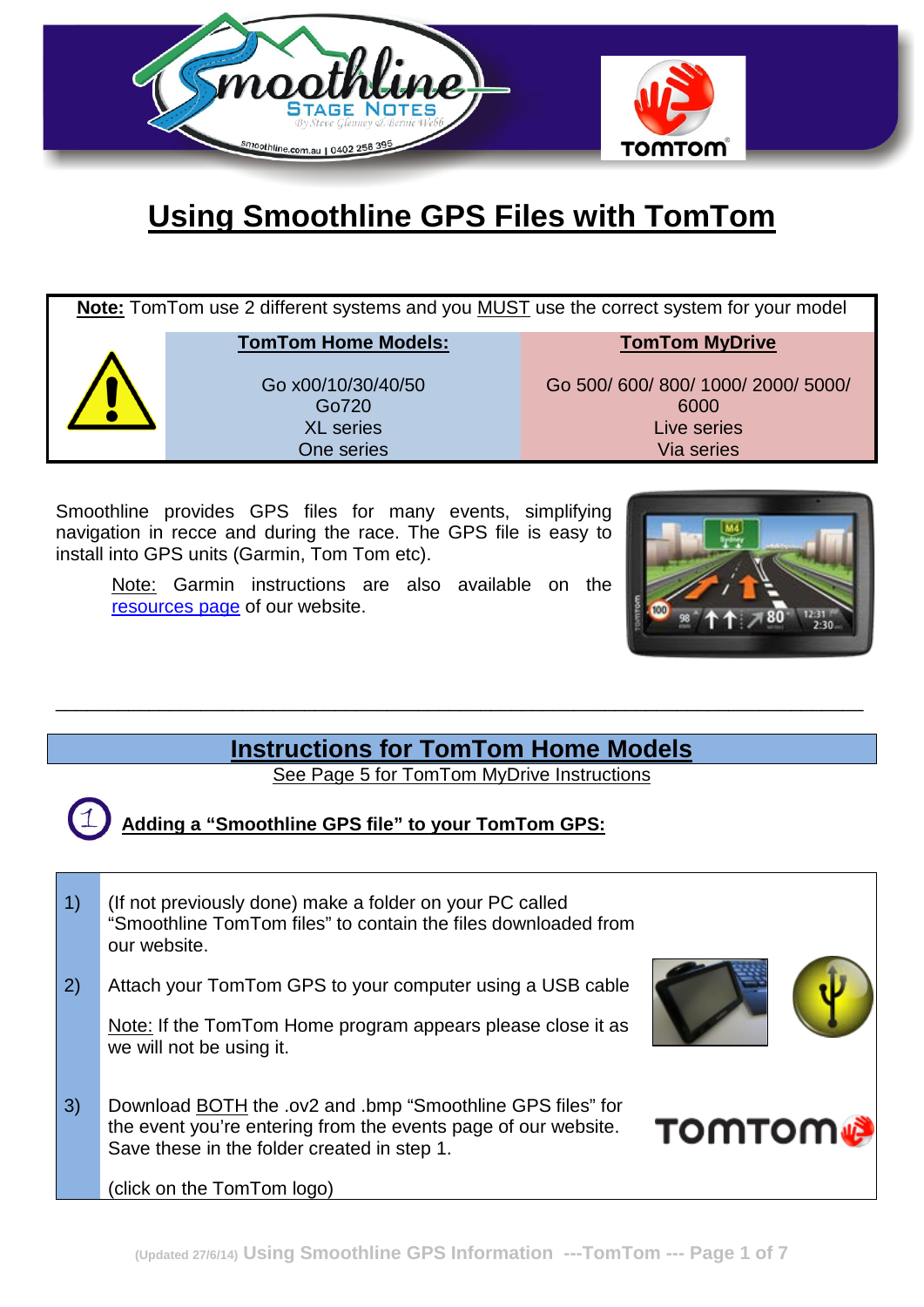| 4)                | Copy BOTH the .ov2 and .bmp file for the event<br>(To do this select both files by clicking on one with your mouse<br>and while holding down the control key click on the other) |                    |  |
|-------------------|----------------------------------------------------------------------------------------------------------------------------------------------------------------------------------|--------------------|--|
| 4)                | [In Windows] open the TomTom folder, then open the folder<br>named "Australia" (or similar).                                                                                     |                    |  |
| 5)                | Paste the 2 files you copied in step 4 in this folder                                                                                                                            |                    |  |
|                   | (To do this right click in the destination folder and select "paste").                                                                                                           |                    |  |
|                   |                                                                                                                                                                                  |                    |  |
| 6)                | Eject TomTom from your PC                                                                                                                                                        | <b>BI</b> Vo<br>容忍 |  |
|                   | (As you would any remote drive)                                                                                                                                                  |                    |  |
|                   |                                                                                                                                                                                  |                    |  |
| $\left( 7\right)$ | On some models it may be necessary to enable the new GPS<br>POI set.                                                                                                             |                    |  |
|                   | To do this go to Change Preferences > Manage (or Maintain)<br>POI > Enable / Disable POI and scroll down and select your new<br>POI.                                             |                    |  |
|                   |                                                                                                                                                                                  |                    |  |

## **Smoothline GPS points are now available on your TomTom GPS!**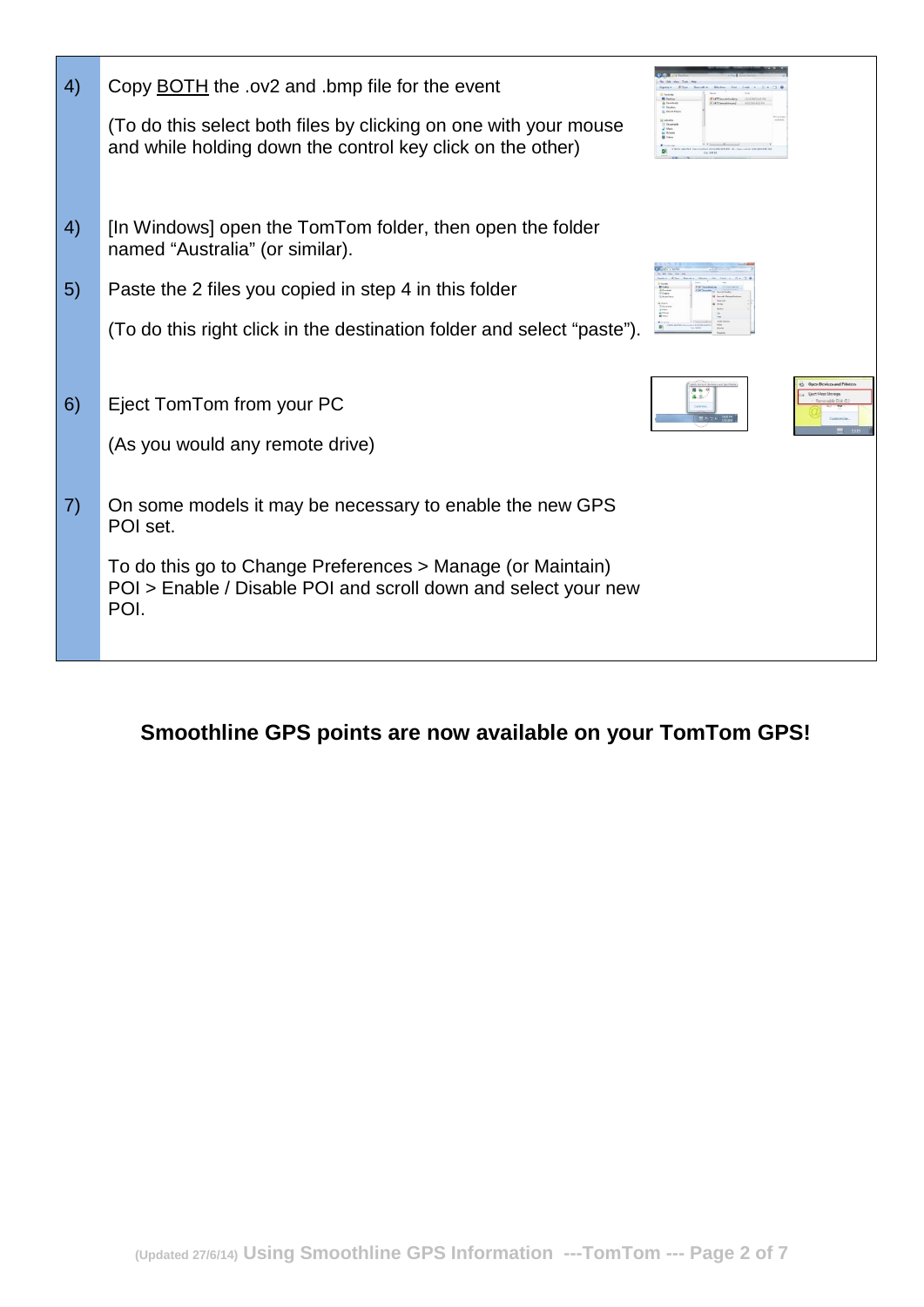

#### **Your TomTom GPS will now direct you to the start or finish point you have selected.**



#### **Note:**

All start and finish points will appear on the map on your GPS screen. The course set by the GPS may traverse the stage in either direction and may cross other stages. Be mindful of any road closures or recce regulations.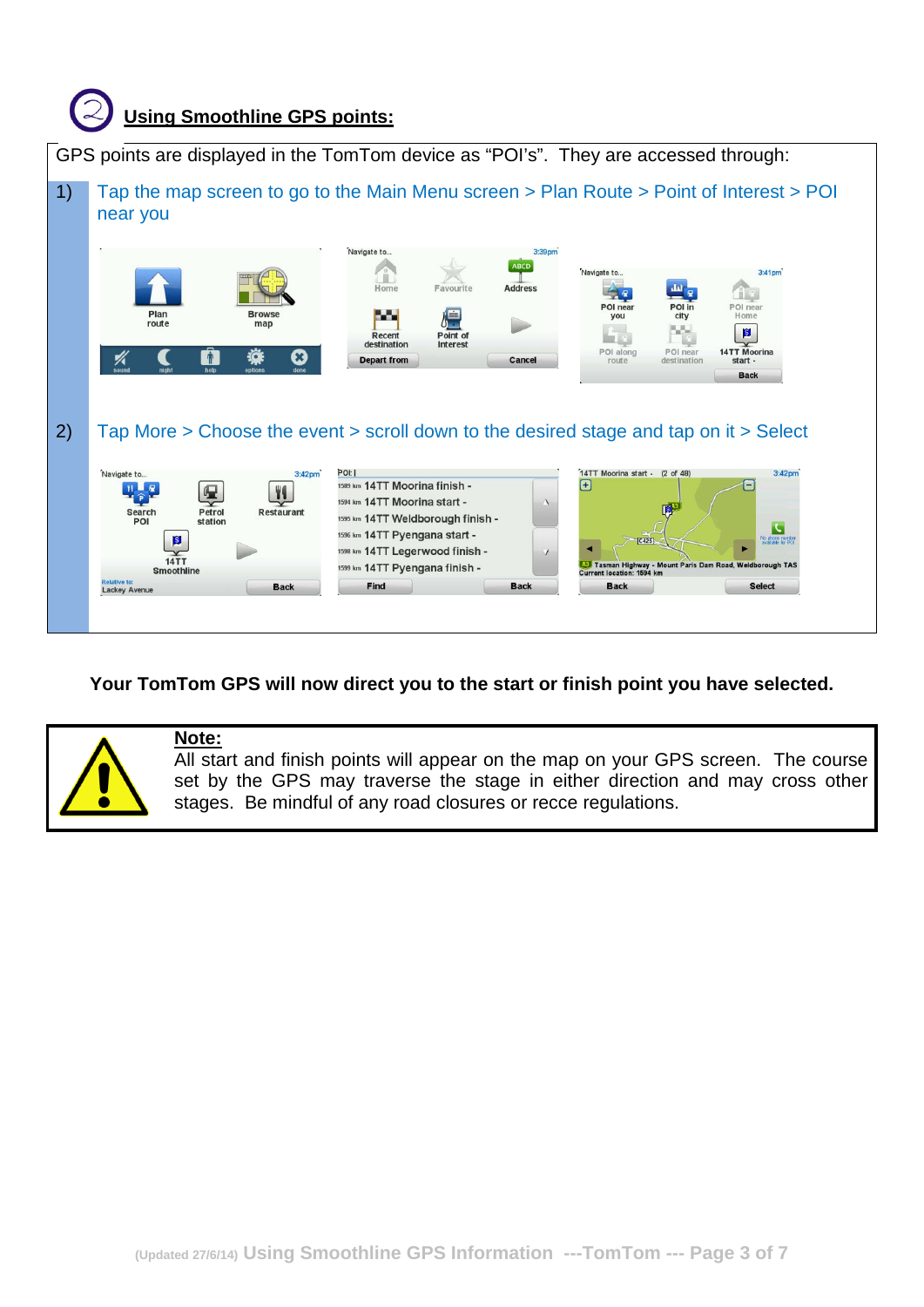## **Remove Smoothline GPS points (after the event):**

|    | Attach your TomTom GPS to your computer<br>using a USB cable.                                                                                                                                                                                                                                                                                                                                                                                                                                                                                                                |                                                                                                                                                                                                                                                               |                                                                                                                                                                                                                                                                                                                                                          |
|----|------------------------------------------------------------------------------------------------------------------------------------------------------------------------------------------------------------------------------------------------------------------------------------------------------------------------------------------------------------------------------------------------------------------------------------------------------------------------------------------------------------------------------------------------------------------------------|---------------------------------------------------------------------------------------------------------------------------------------------------------------------------------------------------------------------------------------------------------------|----------------------------------------------------------------------------------------------------------------------------------------------------------------------------------------------------------------------------------------------------------------------------------------------------------------------------------------------------------|
| 3) | 2) [In Windows] open the TomTom folder, then open<br>the folder named "Australia" (or similar).<br>Carefully click on ONLY the Smoothline files you<br>wish to delete, the right-click and select "Delete"<br>Note 1: To select multiple files click on one with<br>your mouse and while holding down the control<br>key click on each subsequent one)<br>Note 2: Accidentally deleting other files may stop<br>your GPS from recognising any roads.<br>Note 3: If you do accidentally delete the incorrect<br>file, the keyboard command "Control Z" may undo<br>the error. | <b>E.</b> ISSN<br>13.04<br><b>SETT</b> DreamWhite Ave<br>34f1 Smoothlin<br>Ch. Supports Managed 6<br><b>G</b> WeZe<br>Australia-562 cm<br><b>National Million</b><br>double.<br>many, Ad<br><b>SAGE AR</b><br>105.00<br><b>Determined</b><br><b>Faces dat</b> | <b>Australia</b> en<br>100<br>Autoria (S.2 auto<br>- HE RECOVERY<br>181.2<br>unita (S2.4)<br>11/10<br>steri.<br>charge.da<br>$\frac{1000}{1000}$<br>contacted<br>18/02/17<br>cres.dd.<br>5800<br><b>Select Points</b><br>18.05<br><b>FaceLibe</b><br>16.02<br><b>Techt man</b><br>easinfo.de<br><b>MauSanne@atch</b><br>manufiksa da<br>Masthachus is de |
| 4) | Eject TomTom from your PC<br>(As you would any remote drive)                                                                                                                                                                                                                                                                                                                                                                                                                                                                                                                 | 图 每 号<br>るな<br>Customise<br>置かせる                                                                                                                                                                                                                              | Onen Devices and Prints<br><b>Liect Mass Storage</b><br><b>Communist Disk (F)</b><br>Costinesine                                                                                                                                                                                                                                                         |

**The selected Smoothline GPS points have now been removed from the TomTom.**

# **See the following pages for TomTom MyDrive Instructions**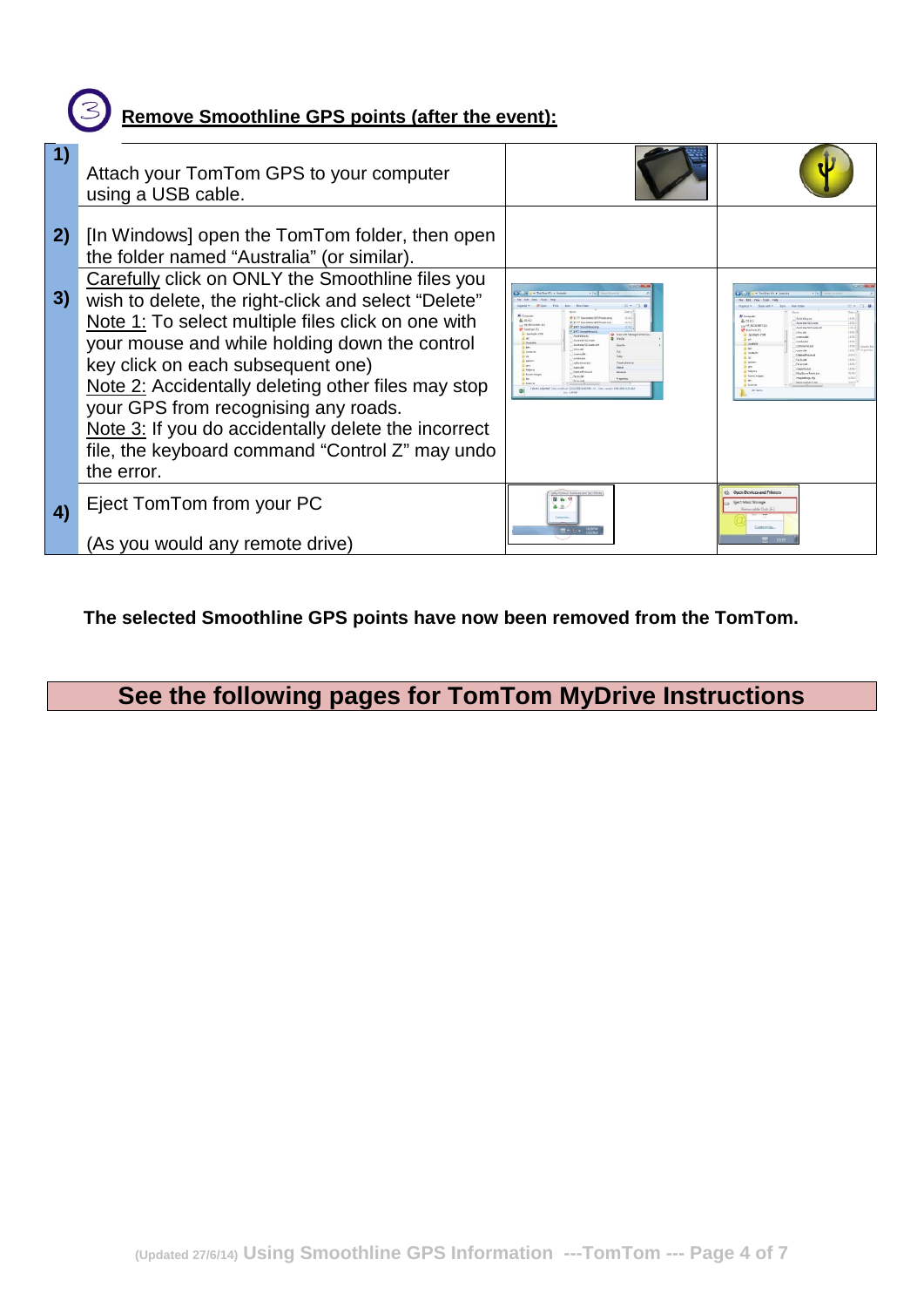### **Instructions for TomTom MyDrive Models**

See Page 1 for TomTom Home Instructions



## **Adding a "Smoothline GPS file" to your TomTom GPS:**

| (If not previously done) install TomTom MyDriveConnect<br>software.                                                                                                                |                                                                                    |
|------------------------------------------------------------------------------------------------------------------------------------------------------------------------------------|------------------------------------------------------------------------------------|
| Note: This program is supplied with your GPS and can be<br>downloaded from<br>https://tomtom.com/en_au/mytomtom/getstarted/deviceselector.j<br>$S_{D}$                             |                                                                                    |
| (If not previously done) make a folder on your PC called<br>"Smoothline TomTom files" to contain the files downloaded from<br>our website.                                         |                                                                                    |
| Download <b>BOTH</b> the .ov2 and .bmp "Smoothline GPS files" for<br>the event you're entering from the events page of our website.<br>Save these in the folder created in step 2. | тоттот д                                                                           |
| (click on the TomTom logo)                                                                                                                                                         |                                                                                    |
| Attach your TomTom GPS to your computer using a USB cable                                                                                                                          |                                                                                    |
| Note: If the TomTom Home program appears please close it as<br>we will not be using it.                                                                                            |                                                                                    |
| Open the TomTom MyDrive Connect program.                                                                                                                                           |                                                                                    |
| Note: It may have automatically opened when TomTom was<br>connected to your PC.                                                                                                    | mTom Via 280                                                                       |
| [In MyDrive] click on:                                                                                                                                                             | here is one new item available<br><u>Details</u>                                   |
| Manage Community Content > Add POI > Browse > [The folder<br>you set up in step 2]                                                                                                 | a Manage community content<br><b>Co Setting</b><br><b>EX</b> Close<br><b>E</b> Ext |
| Note: POI is GPS-speak for Point-of-interest                                                                                                                                       |                                                                                    |
| Select <b>BOTH</b> the .ov2 and .bmp files for the event, then click<br>"Install"                                                                                                  |                                                                                    |
| (To do this select both files by clicking on one with your mouse<br>and while holding down the control key click on the other)                                                     | a Liouxe<br>    Decar<br>  al Materi<br>    Materi<br>  Materi                     |
|                                                                                                                                                                                    |                                                                                    |

### **Smoothline GPS points are now available on your TomTom GPS!**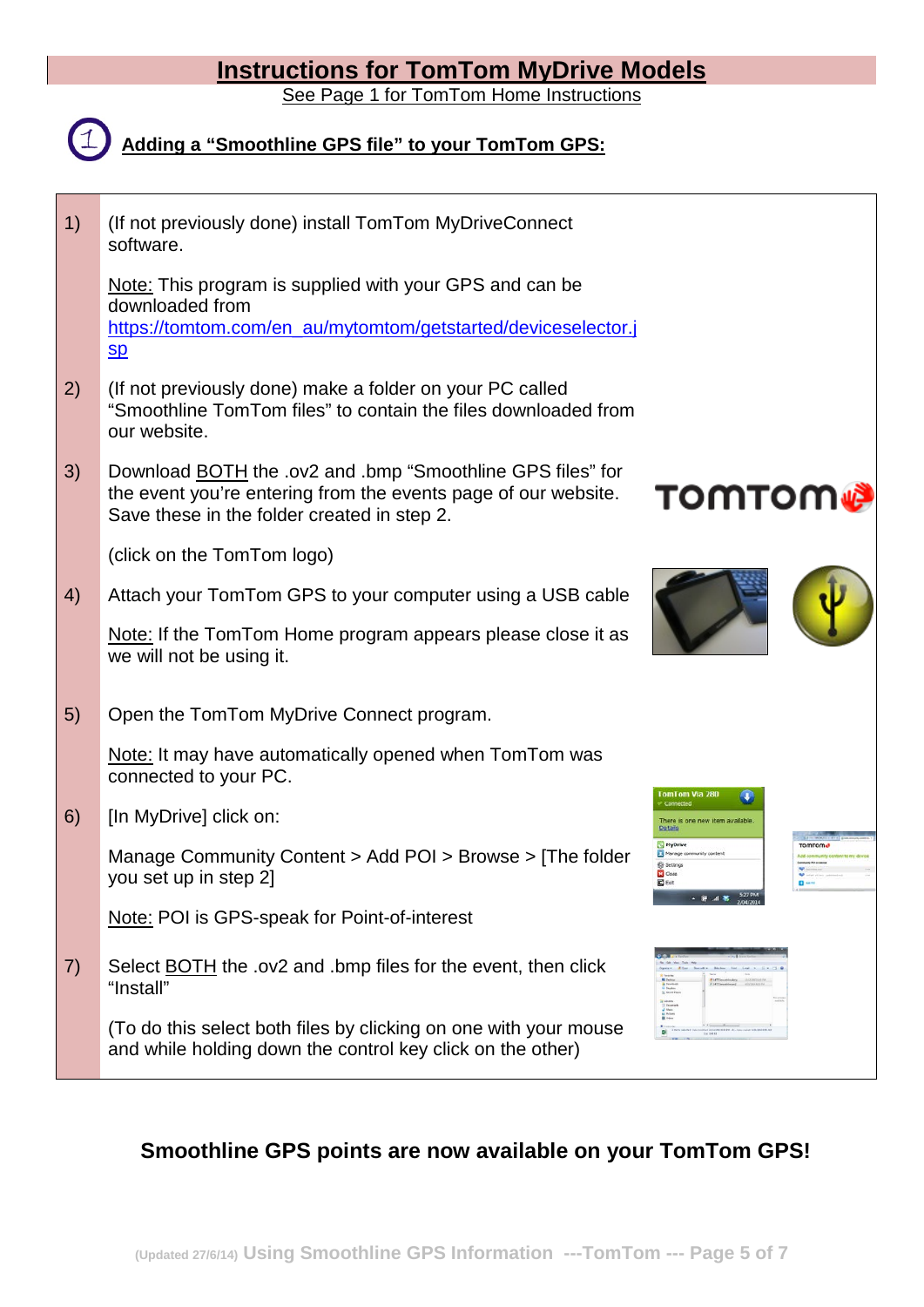

**Your TomTom GPS will now direct you to the start or finish point you have selected.**



### **Note:**

All start and finish points will appear on the map on your GPS screen. The course set by the GPS may traverse the stage in either direction and may cross other stages. Be mindful of any road closures or recce regulations.